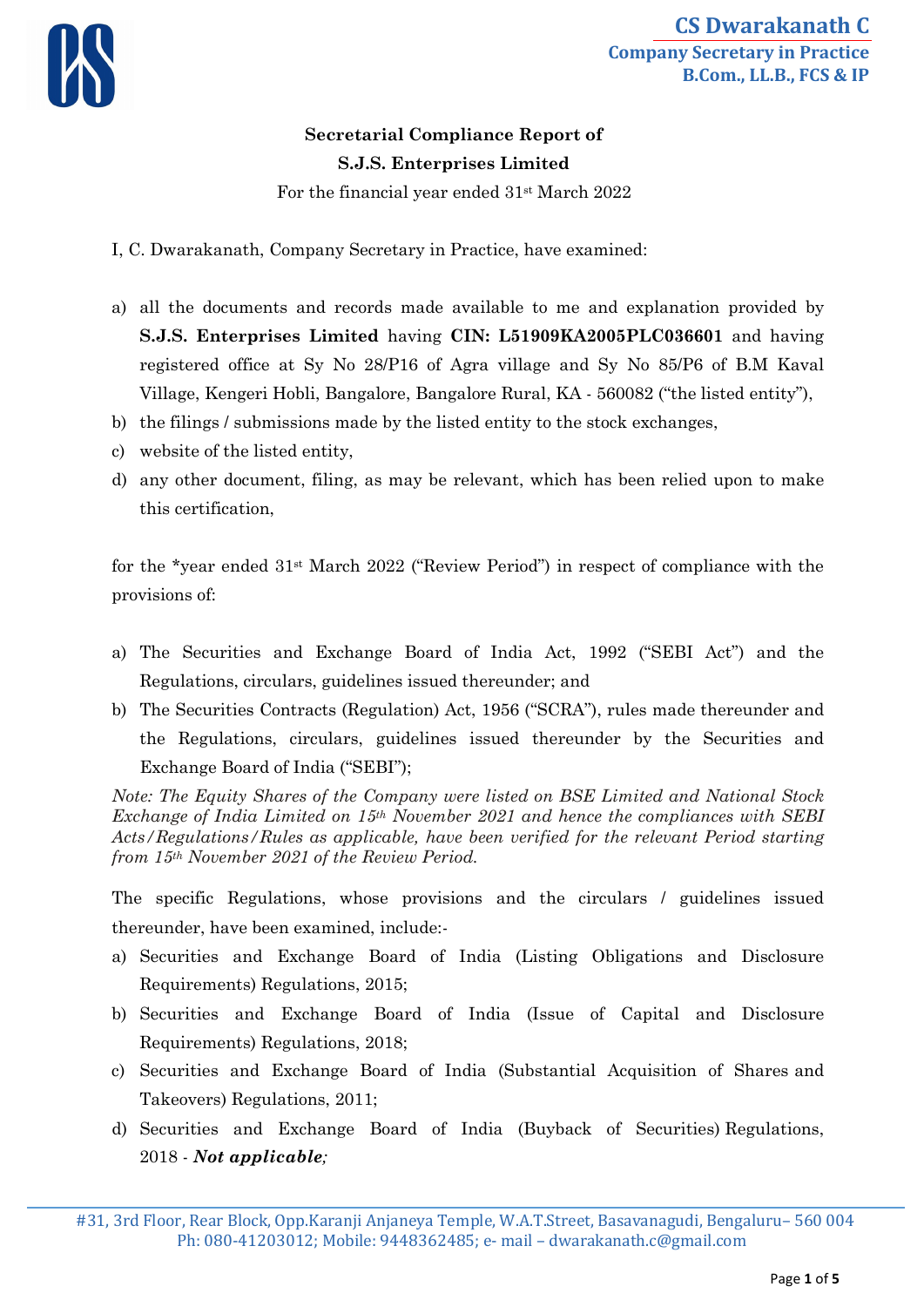- e) Securities and Exchange Board of India (Share Based Employee Benefits and Sweat Equity) Regulations, 2021;
- f) Securities and Exchange Board of India (Issue and Listing of Non-Convertible Securities) Regulations, 2021 - *Not applicable;*
- g) Securities and Exchange Board of India (Prohibition of Insider Trading) Regulations, 2015;
- h) Securities and Exchange Board of India (Delisting of Equity Shares) Regulations, 2021 - *Not applicable;*
- i) Securities and Exchange Board of India (Registrars to an Issue and Share Transfer Agents) Regulations, 1993 regarding the Companies Act and dealing with client; and based on the above examination, I hereby report that, during the Review Period:
- a) The listed entity has complied with the provisions of the above Regulations and circulars/ guidelines issued thereunder, except in respect of matters specified below:-

| Sl.          | <b>Compliance Requirement</b>    | <b>Deviations</b> | <b>Observations/Remarks</b>     |  |
|--------------|----------------------------------|-------------------|---------------------------------|--|
| No.          | (Regulations/circulars/gu        |                   | of<br>the<br>Practicing         |  |
|              | idelines<br>including            |                   | <b>Company Secretary</b>        |  |
|              | specific clause)                 |                   |                                 |  |
| $\mathbf{1}$ | Regulation $18(2)(a)$ of SEBI    | Though<br>the     | The Company held and            |  |
|              | (Listing Obligations)<br>and     | Audit             | conducted<br>consecutive        |  |
|              | Disclosure<br>Requirements)      | Committee met     | Audit<br>Committee              |  |
|              | Regulations, 2015:               | four<br>times     | meetings on:                    |  |
|              |                                  | during the year,  | 1. $7th October 2021$           |  |
|              | <b>The</b><br>audit<br>committee | in one instance,  | 2. $8th$ February 2022          |  |
|              | shall meet at least four         | the<br>gap<br>was | with a gap of more than         |  |
|              | times in a year and not          | more than 120     | $120$ days.                     |  |
|              | more than one hundred            | days.             |                                 |  |
|              | and twenty days shall            |                   | Representation has been         |  |
|              | elapse<br><b>between</b><br>two  |                   | made to National Stock          |  |
|              | meetings.                        |                   | $\sigma f$<br>Exchange<br>India |  |
|              |                                  |                   | Limited for their e-mail        |  |
|              |                                  |                   | communication<br>seeking        |  |
|              |                                  |                   | clarification/reason(s) for     |  |
|              |                                  |                   | the said deviation.             |  |
|              |                                  |                   |                                 |  |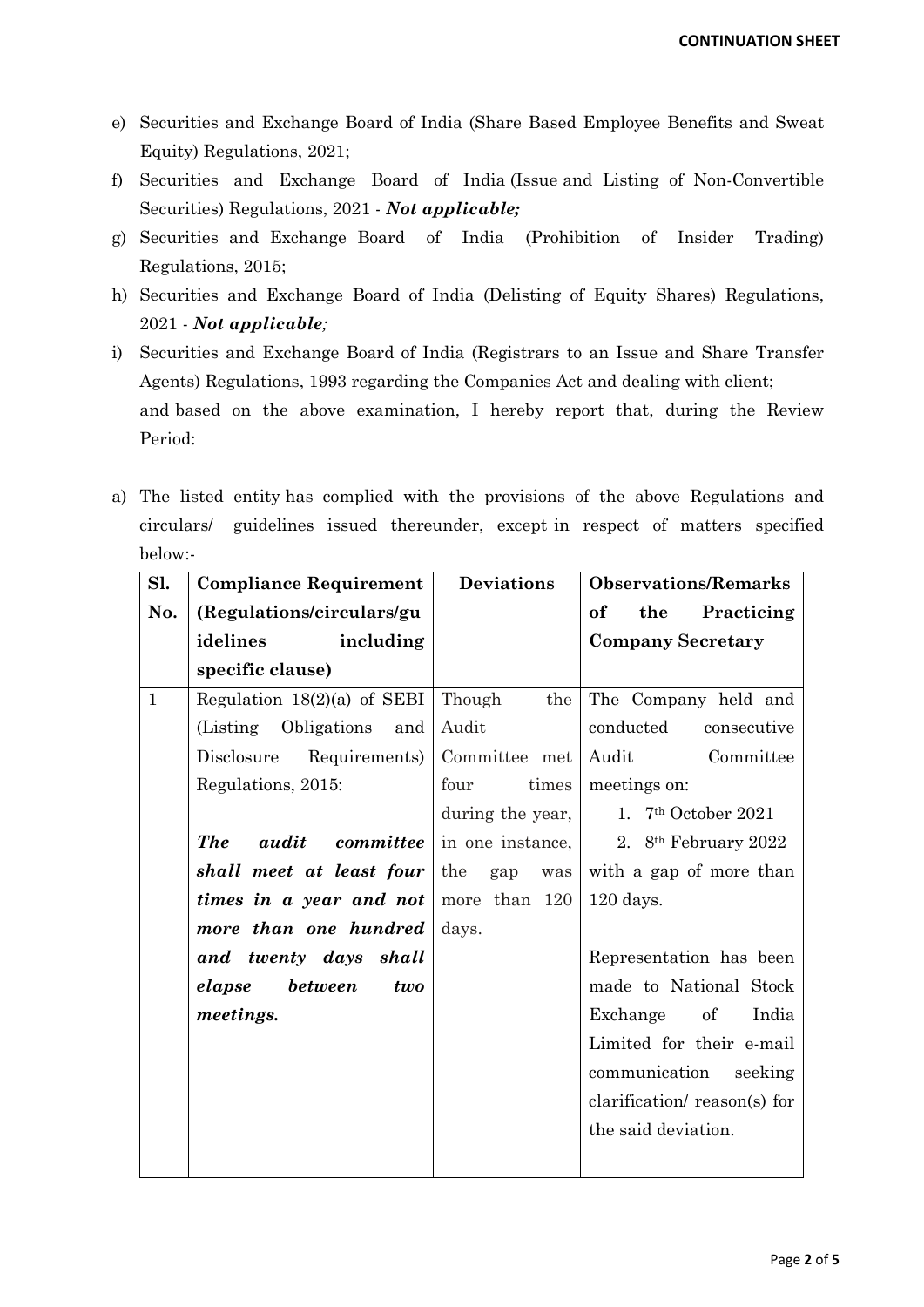| Sl.            | <b>Compliance Requirement</b>   | <b>Deviations</b>           | <b>Observations/Remarks</b>                      |  |
|----------------|---------------------------------|-----------------------------|--------------------------------------------------|--|
| No.            | (Regulations/circulars/gu       |                             | the<br>Practicing<br>of                          |  |
|                | idelines<br>including           |                             | <b>Company Secretary</b>                         |  |
|                | specific clause)                |                             |                                                  |  |
| $\overline{2}$ | Regulation $19(1)(c)$ of SEBI   | The composition             | reconstitution<br>The<br>was                     |  |
|                | Obligations<br>(Listing)<br>and | of<br>Nomination            | done<br>8 <sup>th</sup><br>February<br><b>on</b> |  |
|                | Disclosure<br>Requirements)     | and                         | 2022. Thus, during the                           |  |
|                | Regulations,<br>2015<br>as      | Remuneration                | period<br>between<br>1 <sup>st</sup>             |  |
|                | amended:                        | Committee                   | January<br>2022<br>8 <sup>th</sup><br>to         |  |
|                |                                 | (NRC) was not               | February 2022, one-half                          |  |
|                | The board of directors          | in line with the            | of the Directors of NRC                          |  |
|                | shall<br>constitute<br>the      | requirement                 | Independent<br>were                              |  |
|                | <b>Nomination</b><br>and        | specified<br>in             | Directors instead of the                         |  |
|                | <b>Remuneration Committee</b>   | <b>SEBI</b><br>(Listing     | requirement of two-thirds                        |  |
|                | as follows:                     | Obligations and             | of Independent Directors.                        |  |
|                |                                 | Disclosure                  |                                                  |  |
|                | (c) at least two-thirds of      | Requirements)               |                                                  |  |
|                | directors shall<br>the<br>be    | (Third                      |                                                  |  |
|                | independent directors           | Amendment)                  |                                                  |  |
|                |                                 | Regulations,                |                                                  |  |
|                |                                 | 2021 read with              |                                                  |  |
|                |                                 | the corrigendum             |                                                  |  |
|                |                                 | during<br>the               |                                                  |  |
|                |                                 | period<br>1st               |                                                  |  |
|                |                                 | January 2022 to             |                                                  |  |
|                |                                 | 7 <sup>th</sup><br>February |                                                  |  |
|                |                                 | 2022.                       |                                                  |  |

- b) The listed entity has maintained proper records under the provisions of the above Regulations and circulars/ guidelines issued thereunder insofar as it appears from my/our examination of those records.
- c) The following are the details of actions taken against the listed entity / its promoters / directors / material subsidiaries either by SEBI or by Stock Exchanges (including under the Standard Operating Procedures issued by SEBI through various circulars) under the aforesaid Acts / Regulations and circulars / guidelines issued thereunder: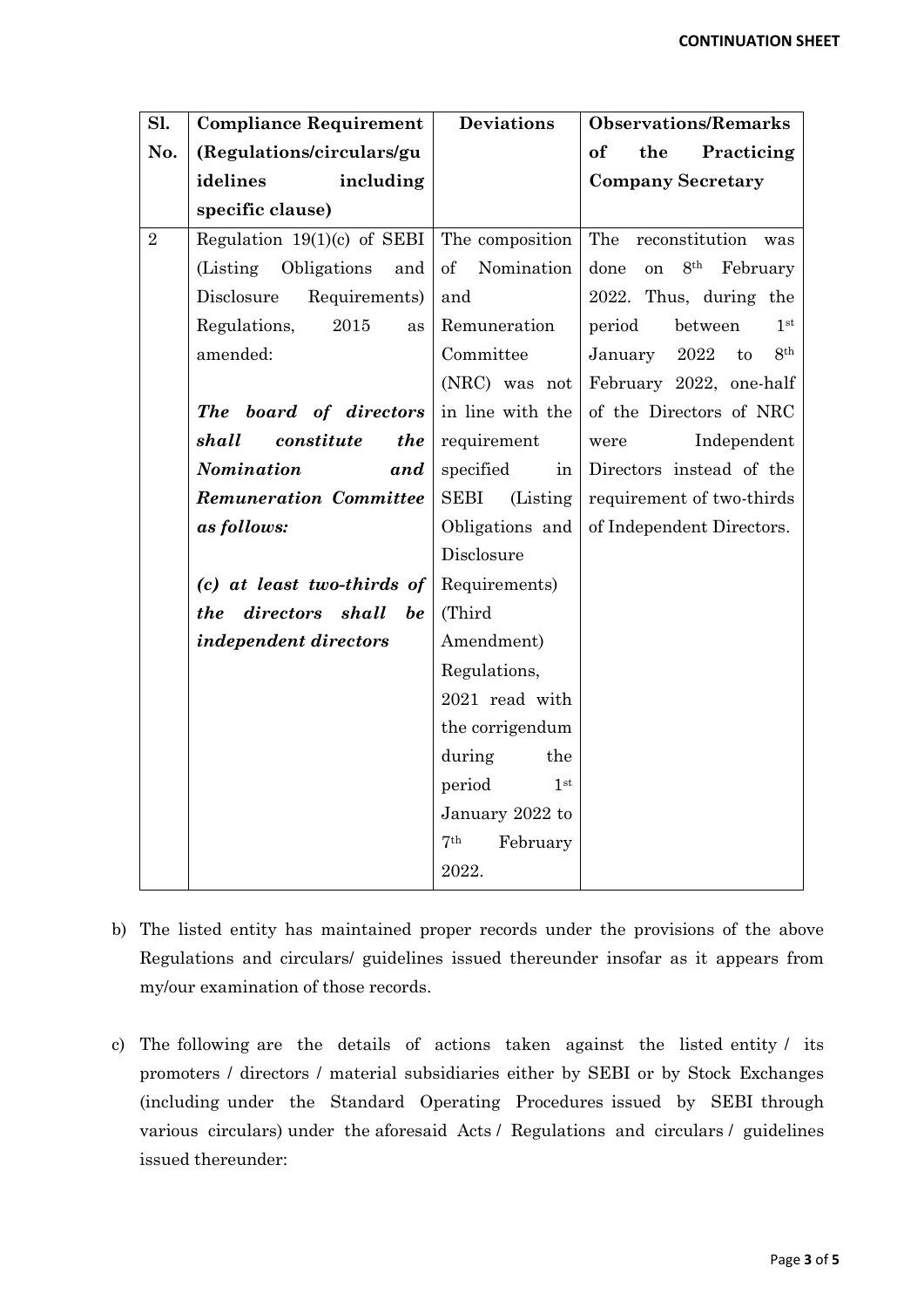| Sl.          | Action                                                                             | <b>Details</b><br>of <sub>l</sub>                                                                                                                                                                                                                                      | Details of action                                                                                                                                                                                                                                                                                                                                                                                                                                                                                | Observations/remar                                                                                                                                                                                                                                                                                                                                                                                                                 |
|--------------|------------------------------------------------------------------------------------|------------------------------------------------------------------------------------------------------------------------------------------------------------------------------------------------------------------------------------------------------------------------|--------------------------------------------------------------------------------------------------------------------------------------------------------------------------------------------------------------------------------------------------------------------------------------------------------------------------------------------------------------------------------------------------------------------------------------------------------------------------------------------------|------------------------------------------------------------------------------------------------------------------------------------------------------------------------------------------------------------------------------------------------------------------------------------------------------------------------------------------------------------------------------------------------------------------------------------|
| No.          | taken by                                                                           | violation                                                                                                                                                                                                                                                              | taken                                                                                                                                                                                                                                                                                                                                                                                                                                                                                            | ks of the Practicing                                                                                                                                                                                                                                                                                                                                                                                                               |
|              |                                                                                    |                                                                                                                                                                                                                                                                        |                                                                                                                                                                                                                                                                                                                                                                                                                                                                                                  | Company Secretary,                                                                                                                                                                                                                                                                                                                                                                                                                 |
|              |                                                                                    |                                                                                                                                                                                                                                                                        |                                                                                                                                                                                                                                                                                                                                                                                                                                                                                                  | if any                                                                                                                                                                                                                                                                                                                                                                                                                             |
| $\mathbf{1}$ | National<br><b>Stock</b><br>Exchange<br><sub>of</sub><br>India<br>Limited<br>(NSE) | Non<br>compliance<br>$\sigma$<br>Regulation<br>$18(2)(a)$ of SEBI<br>(Listing)<br>Obligations<br>and<br>Disclosure<br>Requirements)<br>Regulations,<br>2015:<br>Two consecutive<br>Audit Committee<br>meetings<br>held<br>with a gap of<br>than $120$<br>more<br>days. | E-mail<br>communication<br>dated $7th$ May 2022<br>NSE,<br>seeking<br>$_{\rm by}$<br>clarification/<br>$reason(s)$ for<br>non-<br>compliance<br>$\mathrm{of}$<br>Regulation<br>18(2)(a)<br>$\sigma f$<br><b>SEBI</b><br>(Listing)<br>Obligations<br>and<br>Disclosure<br>Requirements)<br>Regulations,<br>2015,<br>based<br>the<br>on<br>information given by<br>the Company in the<br>Corporate<br>Governance<br>Report<br>filed for the quarter<br>ended<br>31 <sup>st</sup><br>March<br>2022. | The<br>Company<br>upon<br>receipt of the said E-<br>mail<br>communication<br>by NSE, responded by<br>submitting<br>a<br>clarification<br>letter<br>immediately i.e. on 7 <sup>th</sup><br>May<br>2022,<br>citing<br>reason(s) for the said<br>non-compliance,<br>through<br><b>NSE</b><br>Electronic Application<br>Processing<br>System<br>(NEAPS) as directed.<br>However,<br>reply<br>is<br>awaited from NSE in<br>this regard. |